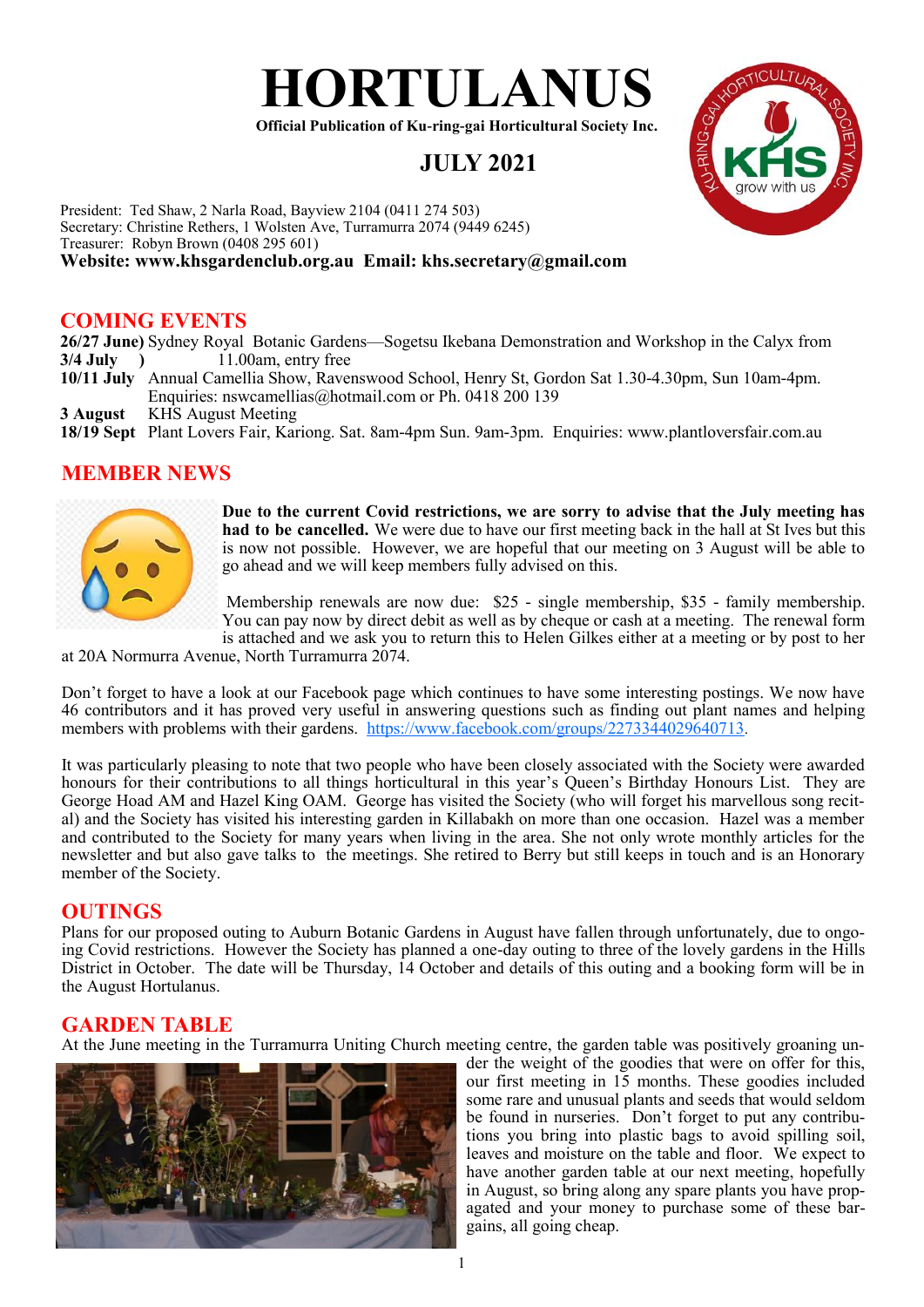# **SHOW BENCH**

Congratulations to all the prize winners of the 2019/20 Show Bench Point Score Competition!



**Aubrey Knowles, winner of the 2019/20 Show Bench Competition, receiving the President's Shield from the Society's president, Ted Shaw.**



**Show Bench Winners Left to Right: Aubrey Knowles, Sue & Bob Ballinger, Ted & Nancy Shaw, Brenda Zimmerman, Smila Smithers, Len Riordan, Colleen Lukey. Absent: Evelyn Mason, Christine & Ron Erratt, Cynthia & Jim Brydie, Peter & Jill Whitney**

## **RAFFLE**

There were twelve prizes on offer at the June meeting—close to a record number. The Society provided a plant and members were very generous in bringing along some other lovely prizes. Contributions are always welcome.

#### **MAIN SPEAKER– Helen Wallace, Camellia Research Society**



Helen spoke to us wearing two hats – as the Secretary of the Camellia Research Society and also as a Trustee on the Board of the Eryldene House and Garden in Gordon. She explained that the two roles are closely linked as Prof. Waterhouse, builder and owner of Eryldene, also founded the Camellia Research Society in 1952. Eben Gowrie Waterhouse was born in Sydney in 1881 and was educated at Sydney Grammar and Sydney University, graduating with first class honours in languages. He taught at King's School, Parramatta for four years before going to Europe to continue his teaching career. There he met and married his wife -to-be, Janet, before returning to Sydney in 1912. They rented a house in McIntosh Street, Gordon and bought the  $\frac{1}{2}$  acre of land next door for £4. They

built the house, designed by William Hardy Wilson, and moved in in 1914. Since those early days, the house and garden have seen many changes and additions mainly due to Prof. Waterhouse's increasing interest in researching and growing camellias. He remained at Eryldene until his death at the age of 96 in 1977. After his retirement soon after the Second World War, Prof. Waterhouse travelled the world in pursuit of research into camellias. At the height of his collection at Eryldene, there were about 700 camellias growing there, including some of the varieties first brought into Australia by John Macarthur in the early 1800's.

After Prof Waterhouse's death, Eryldene was bought by the Eryldene Trust with the sole purpose of preserving the house, garden and plantings. The Trust receives no external funding and must raise significant funds each year to maintain the property. The property is open one weekend each month between April and September and also holds concerts and exhibitions at other times. All this helps to raise the money needed to maintain it. The centre is run completely by volunteers. Helen urged us to visit this historical gem in our midst and help preserve it.

Helen then showed us some pictures of some of the camellias at Eryldene and reminded us of the Camellia Show at Ravenwood School in Gordon on 10/11 July.



**From left to right:**

- **C. Moshio**
- **C. Oki-No-Nami**
- **C. Easter Morn**

#### **HIGO CAMELLIAS**

One of the lovely camellia flowers that Helen Wallace brought to our June meeting was a Higo camellia (pronounced "hee-go"). This style of camellia japonica originated in Japan and comes from what was once known as the Higo province (now Kumamoto). They have a strong cultural significance in Japan and up until the mid-9th century only priests and samurais were allowed to own and cultivate them. The distinctive flowers are single with between 5 and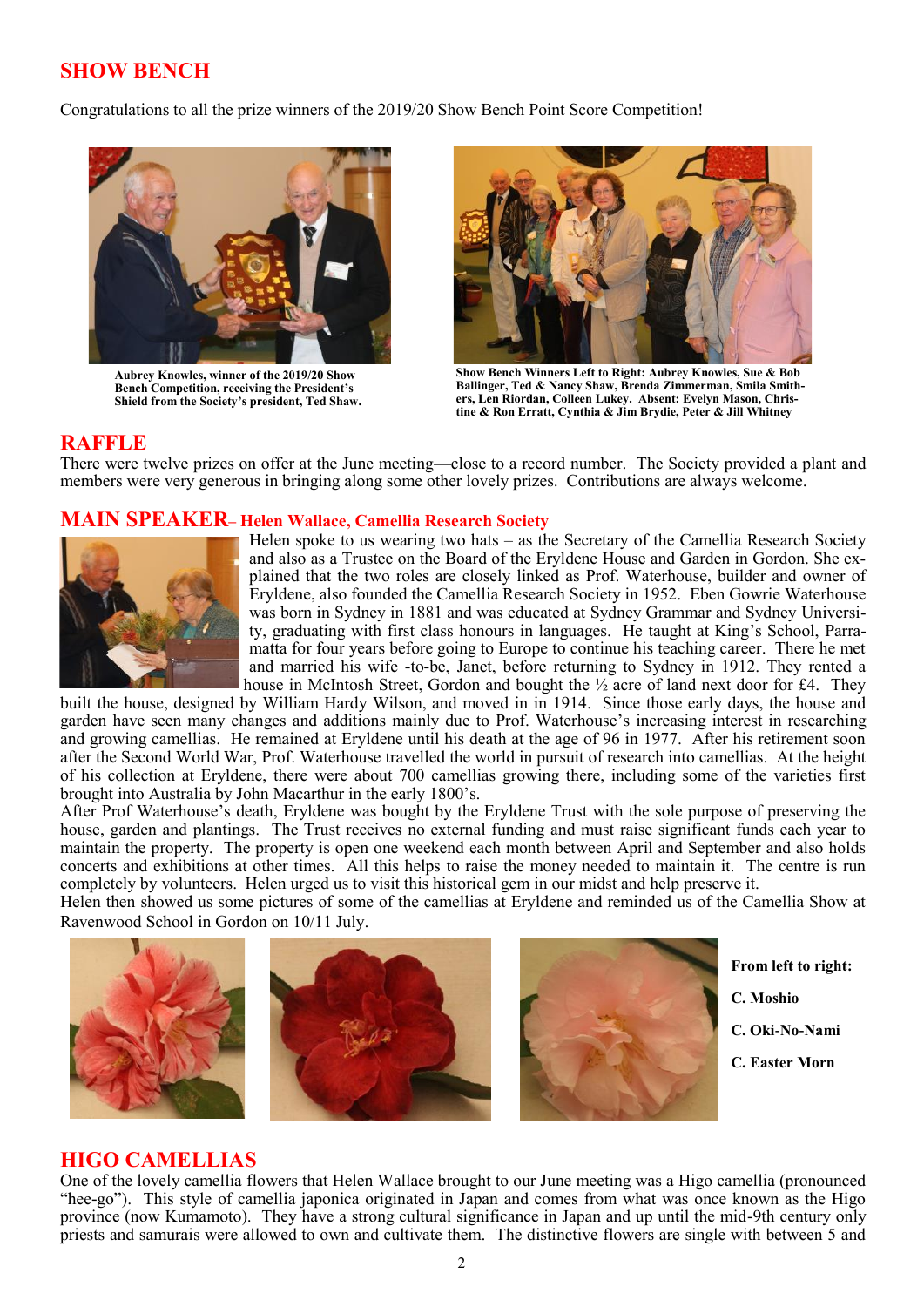9 petals and up to 300 yellow, white or pink stamens. There are about 20 different kinds available in Australia at present with hopefully more on the way. A true Higo must be registered under the strict criteria of the Higo Camellia Society.

Growth-wise the Higo camellia is a compact plant with all the requirements expected of a normal Japonica camellia. However, because they are quite rare, expect to pay a bit more for a plant. Bill Parker's nursery (Camellias R Us), 34 Harrisons Lane, Glenorie has several at present.









 **Camellia japonica 'Ókan' Camellia japonica 'ume-jin higo' Camellia japonica 'Happy Higo' Camellia japonica 'Okan'**

## **MEMBER SPEAER – Lorraine Emerson, President of Garden Clubs of Australia**



Changes are afoot at the GCA and Lorraine brought us up to speed with the main features of these changes. Most significantly, the number of committee members has been reduced and their areas of responsibility simplified. The GCA website has been streamlined and made easier to use. The GCA biennial convention is being held this year, this time in Townsville from 12-16 September. The program includes visits to places of interest, significant gardens and some of the lovely parks. Additional activities such as visits to the hinterland and the offshore islands have been organised for those who would like to make a longer holiday of it. This is a great opportunity to meet up with garden enthusiasts from all over Australia. Registration is open until the end of June.

| <b>HUGH'S CORNER</b><br><i><b>WHAT SHOULD I</b></i> |  |
|-----------------------------------------------------|--|
| <b>BE DOING IN</b>                                  |  |
| <b>MY GARDEN?</b>                                   |  |

► If you are a rose lover and most gardeners are, now is the time to give your roses a major inspection and do whatever is necessary to keep them good and healthy. The first thing you should do is get your secateurs in good sharp working order as there is a lot of hard work ahead of them and blunt secateurs are just plain hard work.

► Roses in all but frosty areas can be pruned now. In frosty areas leave them until August. To do a good pruning job on your roses, you will need a good sharp pair of secateurs and a pruning saw. A medium sized lopper is also very handy for those stems and stalks that the secateurs can't handle and a pair of long gloves will protect your arms and hands. A packet of lime sulphur will also be very useful after you finish pruning.

► Roses flower best on young wood, particularly water shoots, and the main aim of pruning is to remove the older non-productive wood and so keep the plants young. All dead and diseased wood should be removed together with any spindly growth that is choking the centre of the plant. Roses should not be pruned too hard; many gardeners make the mistake of cutting their roses back to within 5cm of the base of the plant. This robs the plant of all the food stored in the branches. Some roses never recover from this sort of treatment and remain weak and sickly and die off after a couple of years. Another bad habit home gardeners have is to prune all their roses off at the same height, regardless of the size of the plant. This is usually done in the interest of neatness and uniformity. If you are growing a row of tall growing plants such as Queen Elizabeth or Pink Parfait as a hedge you will naturally want to keep them at an even height but where a rose bed has been planted with a mixture of small, medium and tall plants, each plant should be treated as an individual and pruned to suit its growth habits. Don't prune climbing roses, they can be pruned later when they have finished flowering.

► When you take out dead or diseased wood, remove it flush with the trunk, don't leave a stump of dead wood to spread disease through the plant. Shorten any healthy stems back to a firm plump eye. Choose an eye that faces outwards and make the cut close to the eye and at the same angle. When you finish each plant, wipe your secateurs with methylated spirits or some sort of antiseptic. This will prevent your secateurs from transferring a disease from one plant to another. If you have a lot of die-back in your roses, paint the cut surfaces with a fungicide. Branches suffering from die-back should be cut several centimetres below the obviously damaged wood as the infection travels downwards and the tissue inside the branch will be diseased even though it may look okay.

► After pruning, spray your plants with a good fungicide to control any fungal diseases like mildew and black spot. A spray with lime sulphur will clean up most fungal and white scale problems but this can only be done when the roses are leafless. Rake up any leaves and rubbish on the ground and put them into the garbage bin not the compost bin. Rose cuttings are hard to compost and usually carry fungal spores.